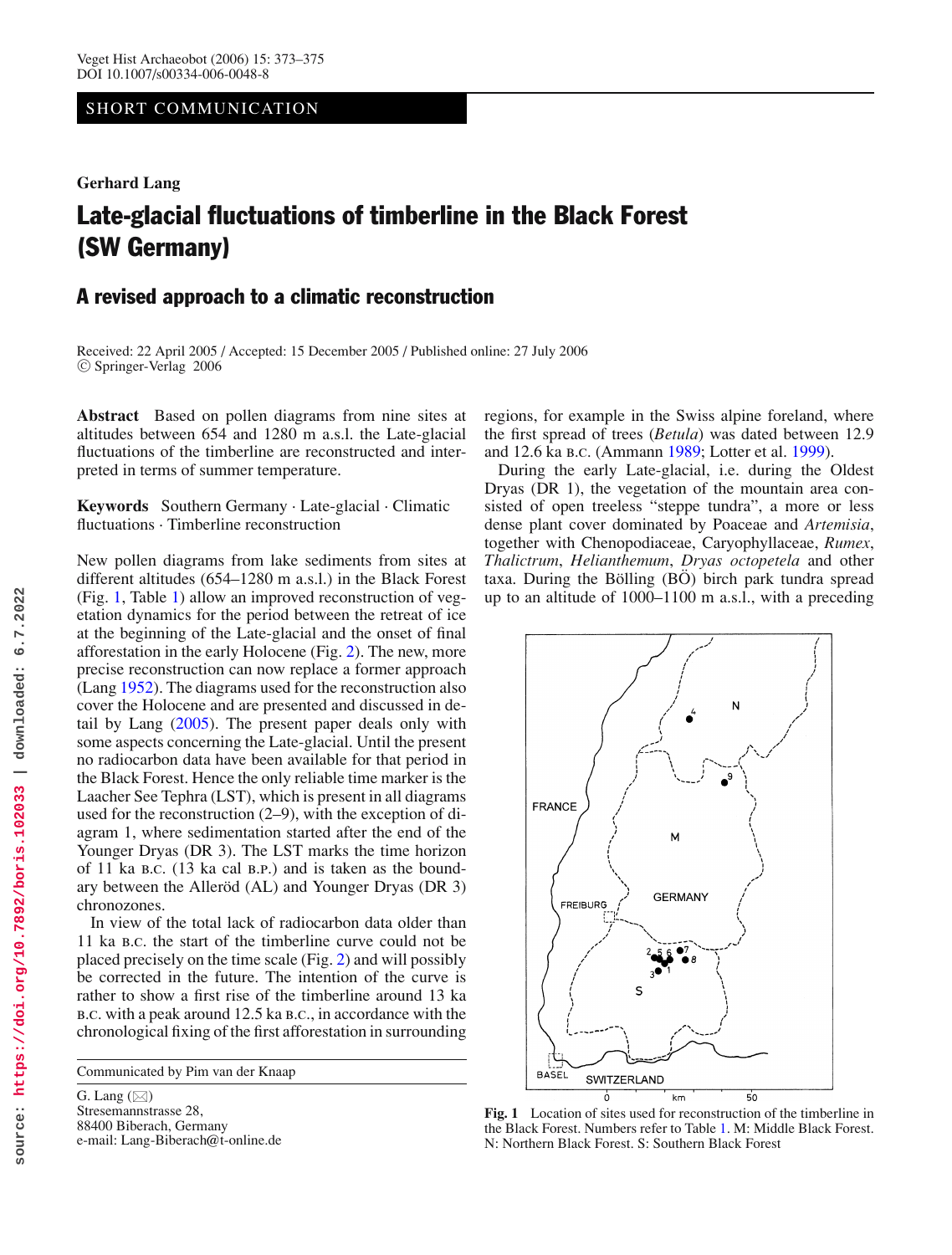| <b>Table 1</b> Pollen diagrams used<br>for reconstruction of                                                                                   | N <sub>o</sub> | Site                                      | m a.s.l | Region | Reference                |
|------------------------------------------------------------------------------------------------------------------------------------------------|----------------|-------------------------------------------|---------|--------|--------------------------|
| Late-glacial timberline<br>Numbers refer to Figs. 1 and 2.<br>M: Middle Black Forest. N:<br>Northern Black Forest. S:<br>Southern Black Forest |                | Zweiseenblickmoor near<br>Neuglashütten   | 1280    | S      | Lang $(2005)$            |
|                                                                                                                                                | $\overline{2}$ | Feldseemoor at the<br>Feldberg            | 1100    | S      | Lang $(2005)$            |
|                                                                                                                                                | 3              | Scheibenlechtenmoos<br>near Menzenschwand | 1098    | S      | Lang $(2005)$            |
|                                                                                                                                                | 4              | Mummelsee at the<br>Hornisgrinde          | 1027    | N      | Lang $(2005)$            |
|                                                                                                                                                | 5              | Waldhofmoor in the<br>Bärental            | 1000    | S      | Lang $(2005)$            |
|                                                                                                                                                | 6              | Rotmeer near<br>Altglashütten             | 962     | S      | Lotter and Hölzer (1994) |
|                                                                                                                                                | 7              | Titisee                                   | 845     | S      | Lang $(2005)$            |
|                                                                                                                                                | 8              | Urseemoor near<br>Lenzkirch               | 835     | S      | Lang (1971, 2005)        |
|                                                                                                                                                | 9              | Alter Weiher near<br>Freudenstadt         | 654     | M      | Lang $(2005)$            |

short stage of dwarf shrub vegetation with *Salix*, *Juniperus* and *Hippophaë*. A subsequent lowering of the timberline, revealed only in some of the pollen diagrams from above 950 m a.s.l., corresponds very probably to the Elder Dryas (DR 2) around 12,000 b.c. After the immigration of pine (mainly *Pinus sylvestris*, however *P. mugo* was also present) pine birch forests occupied the mountains up to an altitude of at least 1100 m a.s.l. This period, the end of which is stratigraphically well marked by the LST, corresponds to the Alleröd (AL). Later, during the Younger Dryas (DR 3), a pronounced lowering of the timberline, down to at least 750 m a.s.l., took place, resulting in a renewed spread of steppe tundra above that level. Finally, at the beginning of



**Fig. 2** Presumed fluctuations of the timberline in the Black Forest during the Late-glacial and early Holocene. Numbers on the right hand side refer to Table 1 and Fig. 1. Note that no radiocarbon dates are available for any of the pollen diagrams employed, yet all of them - with exception of no. 1- contain the LST as a time marker for the horizon 11 ka b.c.

the Holocene, forests covered the mountains to the top, i.e. up to 1493 m a.s.l. (Fig. 2).

The fluctuations of the timberline during the Late-glacial are clear indications of repeated changes of climate, particularly of summer temperature, because the timberline (in Europe) is mainly determined by summer temperature. Today the distribution limit of *Pinus sylvestris* in the European north as well as in the Alps seems to be correlated with the 12  $\degree$ C-July isotherm (Firbas [1947;](#page-2-3) Dahl [1998\)](#page-2-4). Hence an upper limit of pine in the Black Forest during the Alleröd at about  $1100 \text{ m}$  a.s.l., an altitude with a present July mean temperature of about 13 $°C$ , indicates a depression of  $1 °C$  during the Allerod as compared with today. The pronounced lowering of the treeline during the following Younger Dryas down to about 750 m a.s.l., an altitude with a present July mean temperature of about 15 ◦C, indicates a depression of the July mean temperature of 3 ◦C compared to the present and a difference of about 2 ◦C between Alleröd and Younger Dryas.

How do these reconstructions of Late-glacial summer temperatures in the Black Forest correspond to others in neighbouring regions? Lotter et al. (2000), using transfer functions derived from pollen and cladocera, reconstructed for Gerzensee at the northern border of the Swiss Alps (603 m a.s.l., mean summer temperature at present 16.6 °C) a summer temperature (June/July/August) of 11– 13 °C for the Allerod and 9–10 °C for the Younger Dryas and thus a lowering of  $3.6-5.6$  °C for the Allerod and 6.6–7.6 ◦C for the Younger Dryas as compared with today. Thus the difference between Alleröd and Younger Dryas is in the range of  $1-4$  °C. Lemdahl [\(2000\)](#page-2-5), using the MCR method (Mutual Climatic Range) based on coleopteran assemblages from three sites at different altitudes in the Swiss Alps (Gerzensee 603 m, Leysin 1230 m, Zeneggen 1510 m) reconstructed a mean July temperature for (the end of) the Allerod close to that of today and a lowering of 5–8 ◦C for the Younger Dryas. Heiri and Millet (2005), using transfer functions based on chironomid assemblages